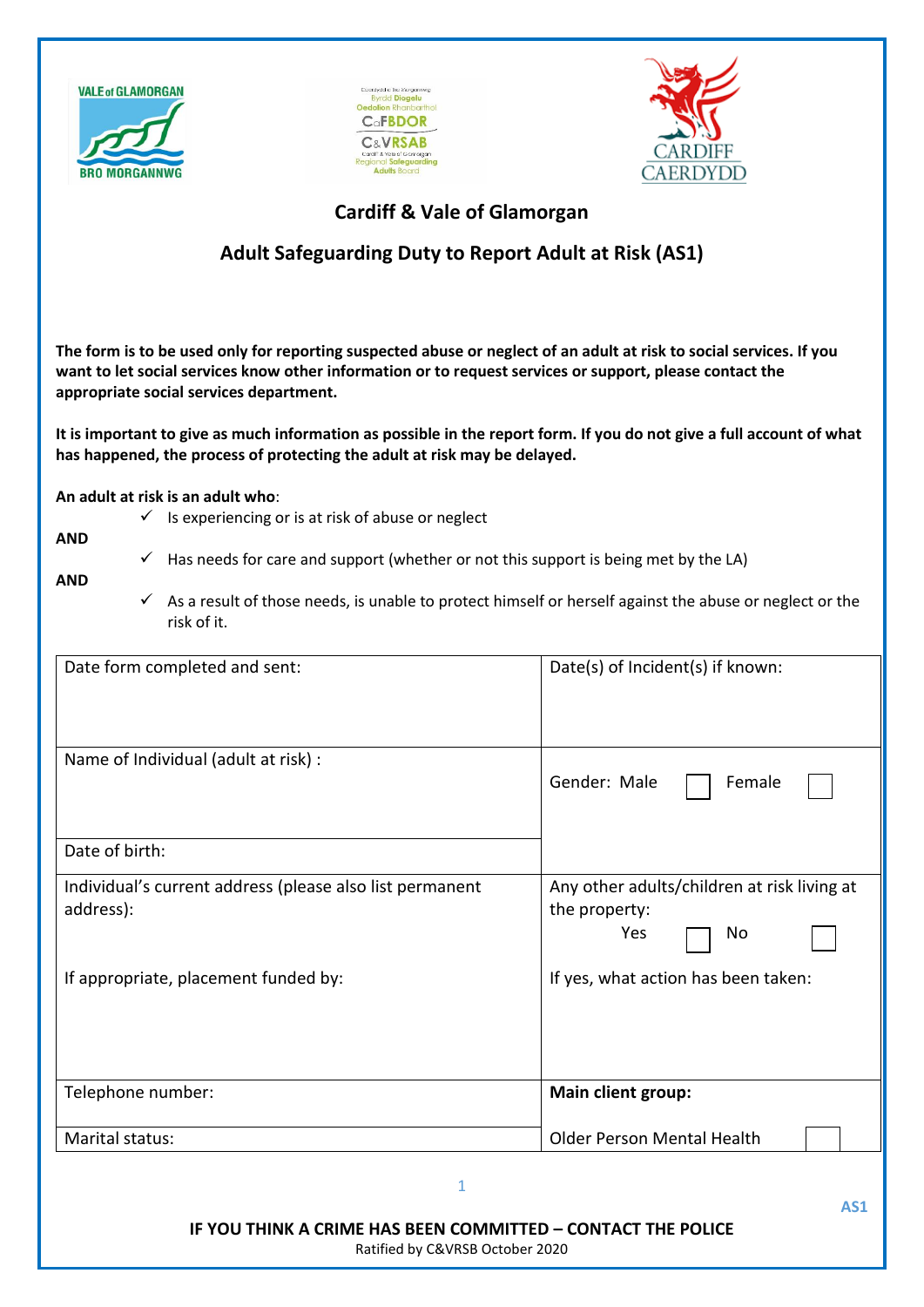| Ethnicity/Nationality:                                             | Older Person               |            |
|--------------------------------------------------------------------|----------------------------|------------|
| Preferred language:                                                | Visual Impairment          |            |
| Email:                                                             | <b>Hearing Impairment</b>  |            |
| Interpreter required?                                              | Learning Disability        |            |
| Yes<br>No                                                          | <b>Mental Health</b>       |            |
| If yes, please give details:                                       | <b>Physical Disability</b> |            |
|                                                                    | Other                      |            |
| Next of kin:                                                       | <b>GP Details:</b>         |            |
| Relationship:                                                      | GP Name:                   |            |
| Address:                                                           | Surgery Address:           |            |
|                                                                    |                            |            |
| Telephone number:                                                  | Telephone number:          |            |
| 1. About the individual believed to be at risk of abuse or neglect |                            |            |
| Is the person at risk of abuse or neglect?                         | Yes<br>No                  |            |
| Describe the risks:                                                |                            |            |
| Is there evidence that the person has been abused or<br>neglected? | Yes<br>No                  |            |
| Describe what has happened:                                        |                            |            |
|                                                                    |                            |            |
| Is the person currently being abused or neglect?                   | Yes<br>No                  |            |
| Describe what is happening:                                        |                            |            |
| $\overline{2}$                                                     |                            |            |
| IF YOU THINK A CRIME HAS BEEN COMMITTED - CONTACT THE POLICE       |                            | <b>AS1</b> |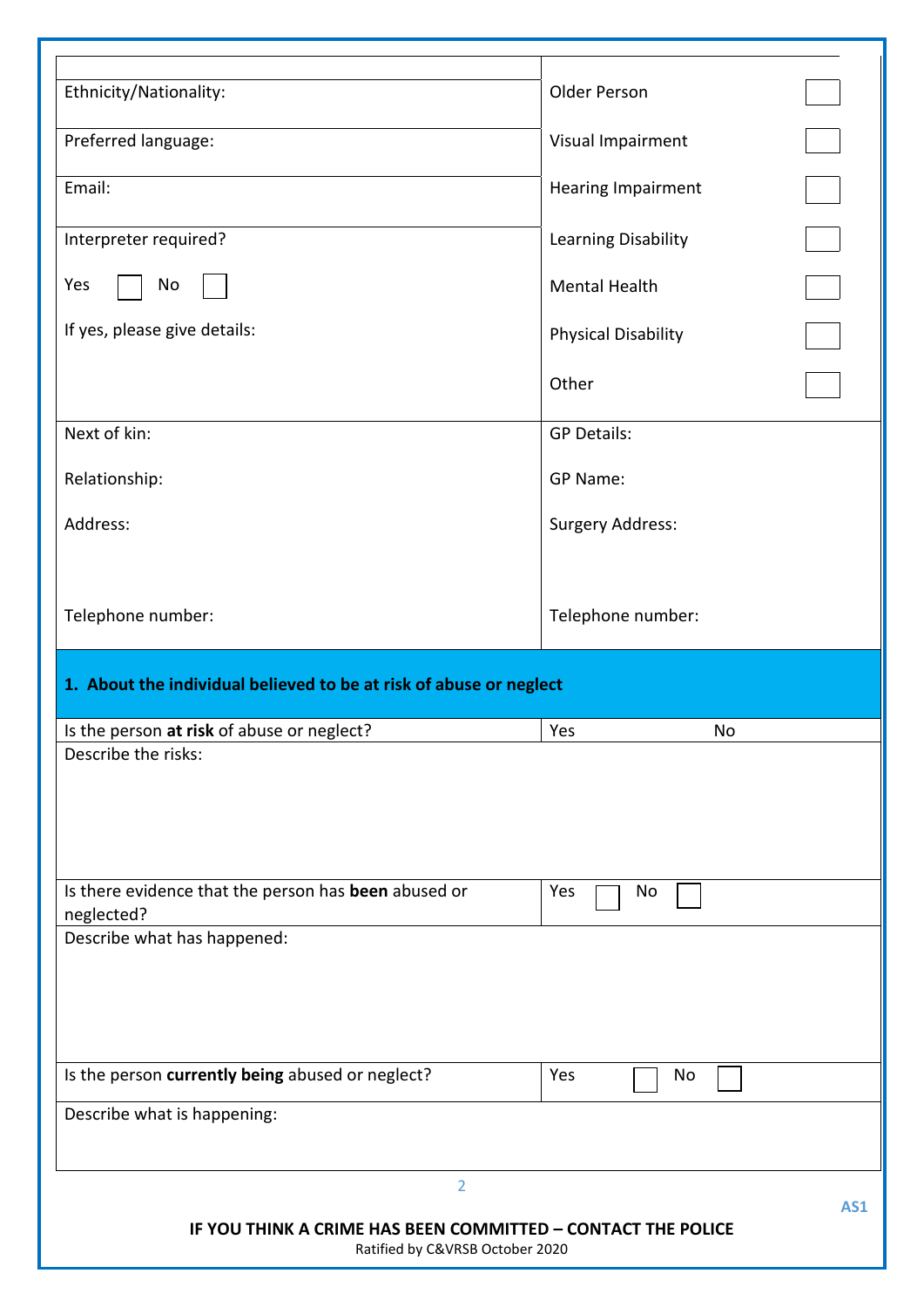| Does the person have care and support needs?                                                    | Yes | No |  |            |
|-------------------------------------------------------------------------------------------------|-----|----|--|------------|
| Please describe their needs:                                                                    |     |    |  |            |
|                                                                                                 |     |    |  |            |
|                                                                                                 |     |    |  |            |
|                                                                                                 |     |    |  |            |
| Is the person able to protect themselves against the risk of                                    | Yes | No |  |            |
| abuse or neglect?                                                                               |     |    |  |            |
| If NO, please say why they are unable to protect themselves:                                    |     |    |  |            |
|                                                                                                 |     |    |  |            |
|                                                                                                 |     |    |  |            |
| Is the individual aware of the referral being made and what                                     | Yes |    |  |            |
| are their wishes in the matter?                                                                 |     | No |  |            |
| If No, why?                                                                                     |     |    |  |            |
|                                                                                                 |     |    |  |            |
|                                                                                                 |     |    |  |            |
|                                                                                                 |     |    |  |            |
| has the individual consented to the referral?                                                   | Yes | No |  |            |
| If NO, why is the referrer continuing with the report?                                          |     |    |  |            |
|                                                                                                 |     |    |  |            |
|                                                                                                 |     |    |  |            |
|                                                                                                 |     |    |  |            |
| Please record reasons as to why consent is not obtained:                                        |     |    |  |            |
|                                                                                                 |     |    |  |            |
|                                                                                                 |     |    |  |            |
| Is there any evidence to suggest that the individual lacks                                      | Yes | No |  |            |
| mental capacity to consent/understand the concerns and/or                                       |     |    |  |            |
| process?<br>If YES, has an advocate been informed?                                              | Yes | No |  |            |
|                                                                                                 |     |    |  |            |
| If NO advocate has been informed, why?                                                          |     |    |  |            |
|                                                                                                 |     |    |  |            |
|                                                                                                 |     |    |  |            |
| Details of the formal/informal family or friend or advocate (if applicable)                     |     |    |  |            |
|                                                                                                 |     |    |  |            |
|                                                                                                 |     |    |  |            |
|                                                                                                 |     |    |  |            |
| 3                                                                                               |     |    |  |            |
|                                                                                                 |     |    |  | <b>AS1</b> |
| IF YOU THINK A CRIME HAS BEEN COMMITTED - CONTACT THE POLICE<br>Ratified by C&VRSB October 2020 |     |    |  |            |

Ratified by C&VRSB October 2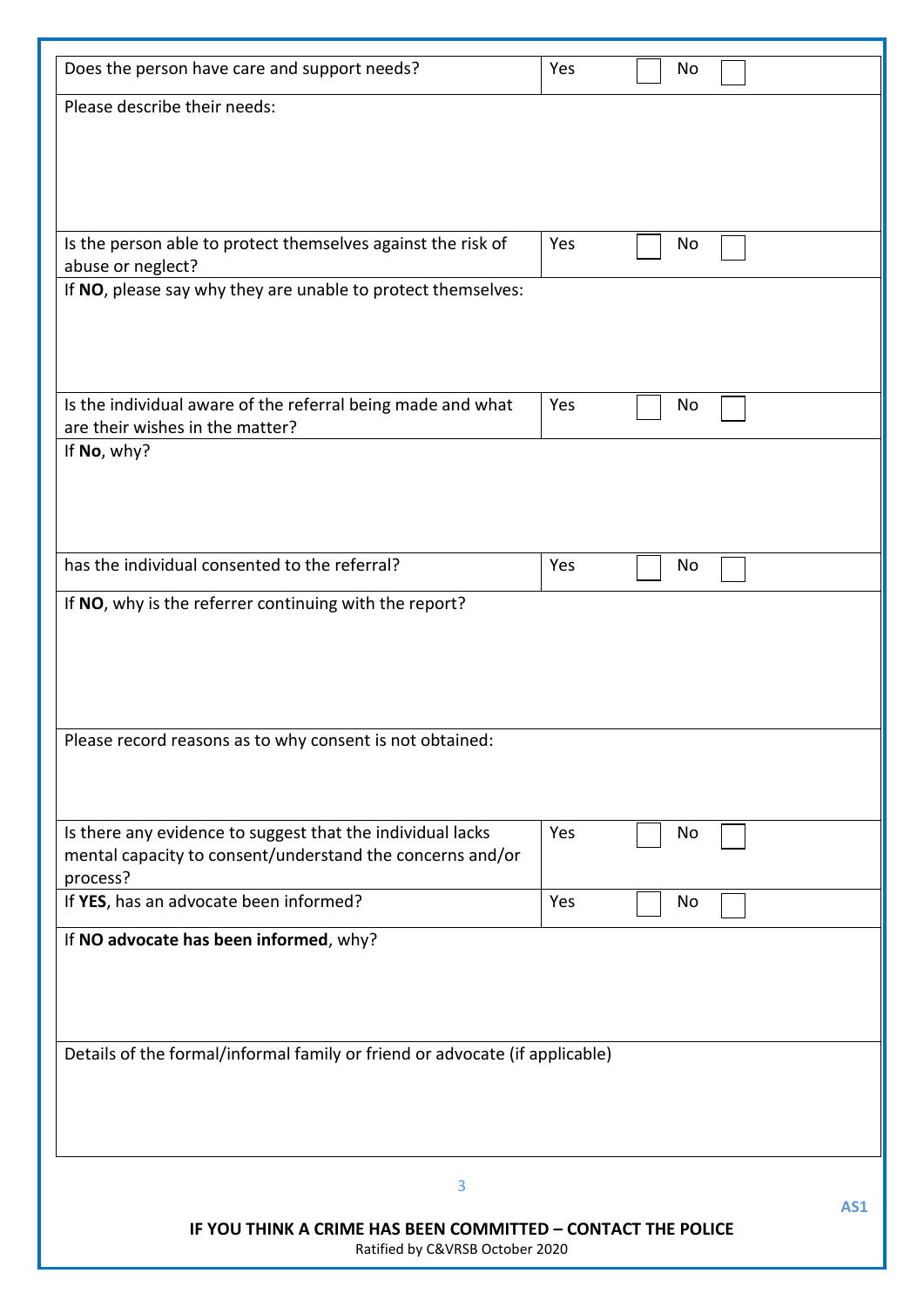| IT IS EXPECTED THAT YOU HAVE DISCUSSED THIS SAFEGUARDING REPORT WITH THE INDIVIDUAL OR |  |
|----------------------------------------------------------------------------------------|--|
| THEIR ADVOCATE AND MADE THEM AWARE YOU ARE REPORTING THE CONCERN TO ADULT SOCIAL       |  |
| CARE. IF YOU HAVE NOT DONE SO, PLEASE STATE WHY:                                       |  |
|                                                                                        |  |
|                                                                                        |  |
|                                                                                        |  |
|                                                                                        |  |
|                                                                                        |  |
|                                                                                        |  |
|                                                                                        |  |
|                                                                                        |  |

| 2. About the alleged abuse:  |                                                              |            |
|------------------------------|--------------------------------------------------------------|------------|
| Type of alleged abuse:       |                                                              |            |
| Financial/Material           |                                                              |            |
| Neglect                      |                                                              |            |
| Physical                     |                                                              |            |
| Sexual                       |                                                              |            |
| Emotional/Psychological      |                                                              |            |
|                              |                                                              |            |
| <b>Other Factors:</b>        |                                                              |            |
| Domestic Abuse               |                                                              |            |
| Exploitation                 |                                                              |            |
| Hate Crime                   |                                                              |            |
| <b>Honour Based Violence</b> |                                                              |            |
| Pressure Area Damage         |                                                              |            |
| Other:                       |                                                              |            |
|                              | $\overline{4}$                                               |            |
|                              | IF YOU THINK A CRIME HAS BEEN COMMITTED - CONTACT THE POLICE | <b>AS1</b> |

Ratified by C&VRSB October 2020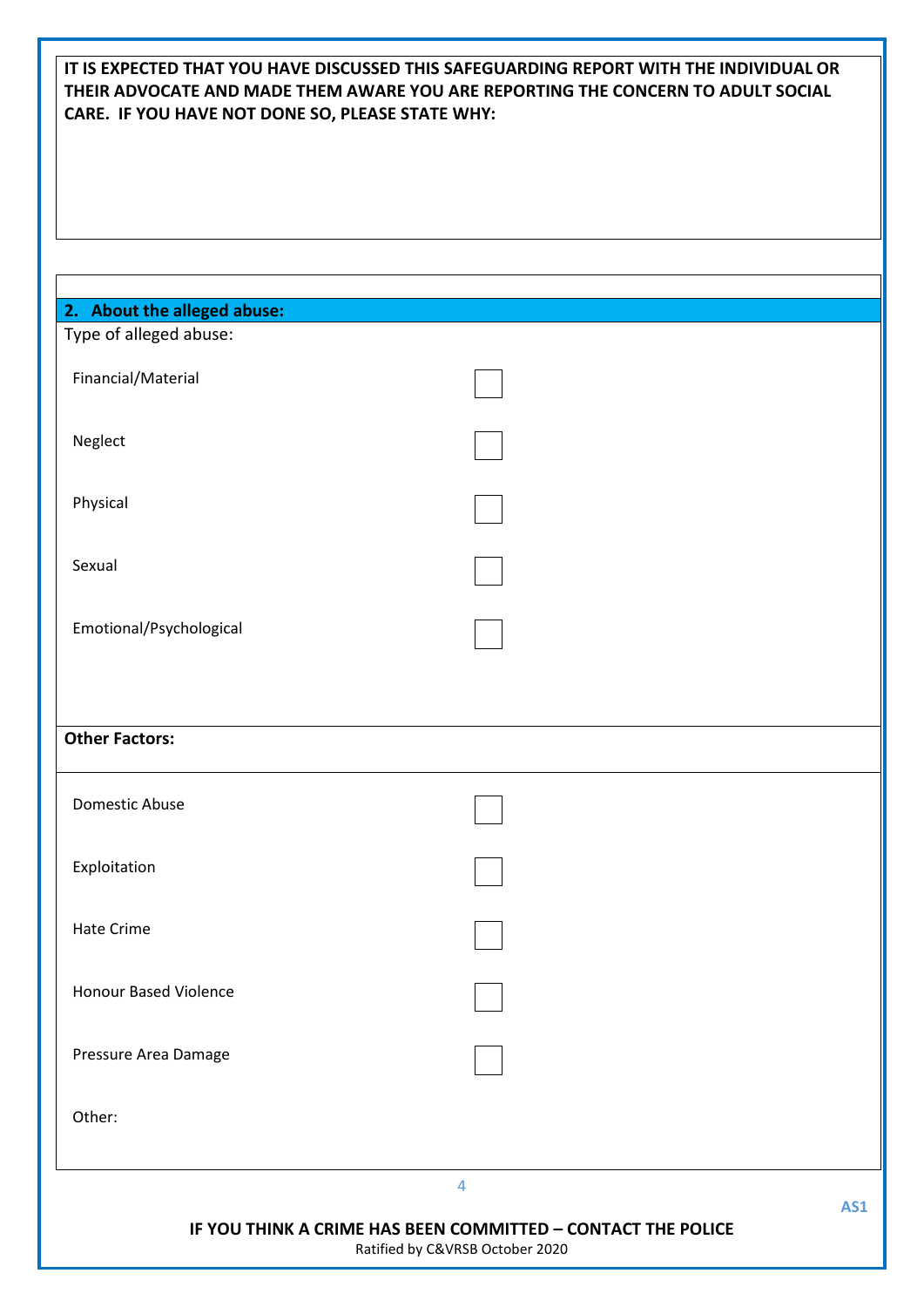| Describe the alleged abuse or neglect:                                                                |                                    |
|-------------------------------------------------------------------------------------------------------|------------------------------------|
|                                                                                                       |                                    |
|                                                                                                       |                                    |
|                                                                                                       |                                    |
|                                                                                                       |                                    |
|                                                                                                       |                                    |
|                                                                                                       |                                    |
| How long has the alleged abuse been taking place?                                                     | Where did the alleged abuse occur? |
|                                                                                                       |                                    |
|                                                                                                       |                                    |
|                                                                                                       |                                    |
|                                                                                                       |                                    |
|                                                                                                       |                                    |
| When did the alleged abuse occur?                                                                     |                                    |
|                                                                                                       |                                    |
|                                                                                                       |                                    |
|                                                                                                       |                                    |
|                                                                                                       |                                    |
| What is your view of the impact the abuse is having on the individual?                                |                                    |
|                                                                                                       |                                    |
|                                                                                                       |                                    |
|                                                                                                       |                                    |
|                                                                                                       |                                    |
|                                                                                                       |                                    |
| What steps have been taken to safeguard/protect the individual and by whom? (Include how the risk has |                                    |
| been managed, what others have been informed - including statutory agencies, GP, Police the employer  |                                    |
| or voluntary organisation etc.).                                                                      |                                    |
|                                                                                                       |                                    |
|                                                                                                       |                                    |
|                                                                                                       |                                    |
|                                                                                                       |                                    |
|                                                                                                       |                                    |
|                                                                                                       |                                    |
|                                                                                                       |                                    |
|                                                                                                       |                                    |
| 5                                                                                                     |                                    |
|                                                                                                       | <b>AS1</b>                         |

**IF YOU THINK A CRIME HAS BEEN COMMITTED – CONTACT THE POLICE** Ratified by C&VRSB October 2020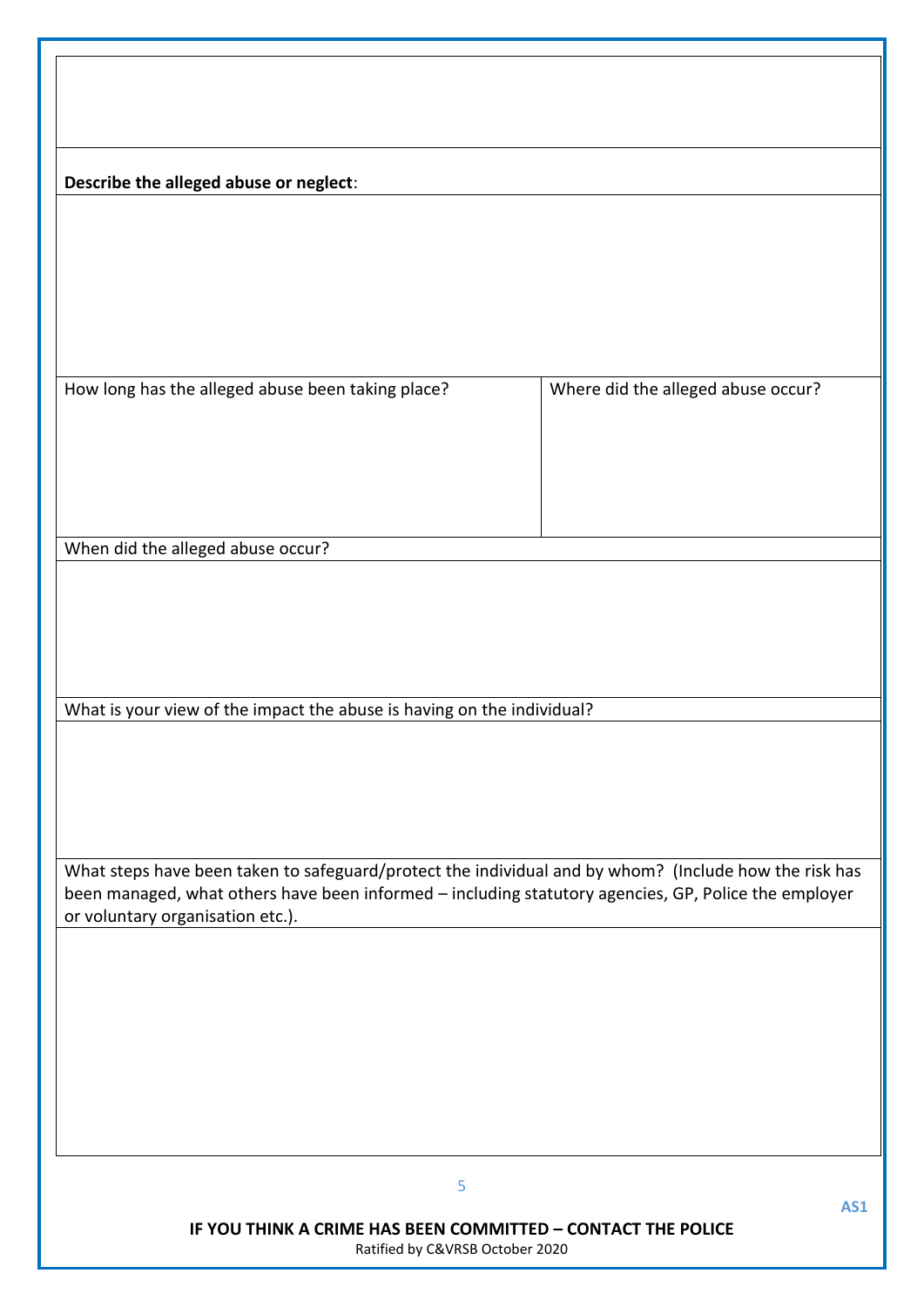| What are the individual's views, wishes and feelings about the safeguarding concern? (To include any<br>actions they have taken or would like to be taken):           |                                 |  |
|-----------------------------------------------------------------------------------------------------------------------------------------------------------------------|---------------------------------|--|
|                                                                                                                                                                       |                                 |  |
|                                                                                                                                                                       |                                 |  |
|                                                                                                                                                                       |                                 |  |
|                                                                                                                                                                       |                                 |  |
| 3. About the person (s) allegedly responsible for the abuse:                                                                                                          |                                 |  |
| Unknown at present:                                                                                                                                                   |                                 |  |
| Is the allegation of abuse made against a <b>Professional</b> or a person in contact with adults at risk and/or children<br>through their work, including volunteers? |                                 |  |
| <b>No</b>                                                                                                                                                             |                                 |  |
|                                                                                                                                                                       |                                 |  |
| Name:                                                                                                                                                                 | Address/Workplace:              |  |
|                                                                                                                                                                       |                                 |  |
| Telephone number:                                                                                                                                                     | Date of birth:                  |  |
| Age:                                                                                                                                                                  | Relationship to alleged victim: |  |
| Do they have capacity to understand their actions?                                                                                                                    | Don't know<br>Yes<br>No         |  |
| Does the alleged perpetrator provide care and support for                                                                                                             | Don't know<br>Yes<br>No         |  |
| the individual?<br>Does the alleged perpetrator have care andsupport needs?                                                                                           | Don't know<br>Yes<br>No         |  |
| Note: if more than one alleged perpetrator has been                                                                                                                   |                                 |  |
| identified please provide details in section 7.                                                                                                                       |                                 |  |
| 4. About the person(s) who witnessed the incident (s):                                                                                                                |                                 |  |
| Name:                                                                                                                                                                 | Address/Workplace:              |  |
| 6                                                                                                                                                                     |                                 |  |
| IF YOU THINK A CRIME HAS BEEN COMMITTED - CONTACT THE POLICE                                                                                                          | <b>AS1</b>                      |  |

Ratified by C&VRSB October 2020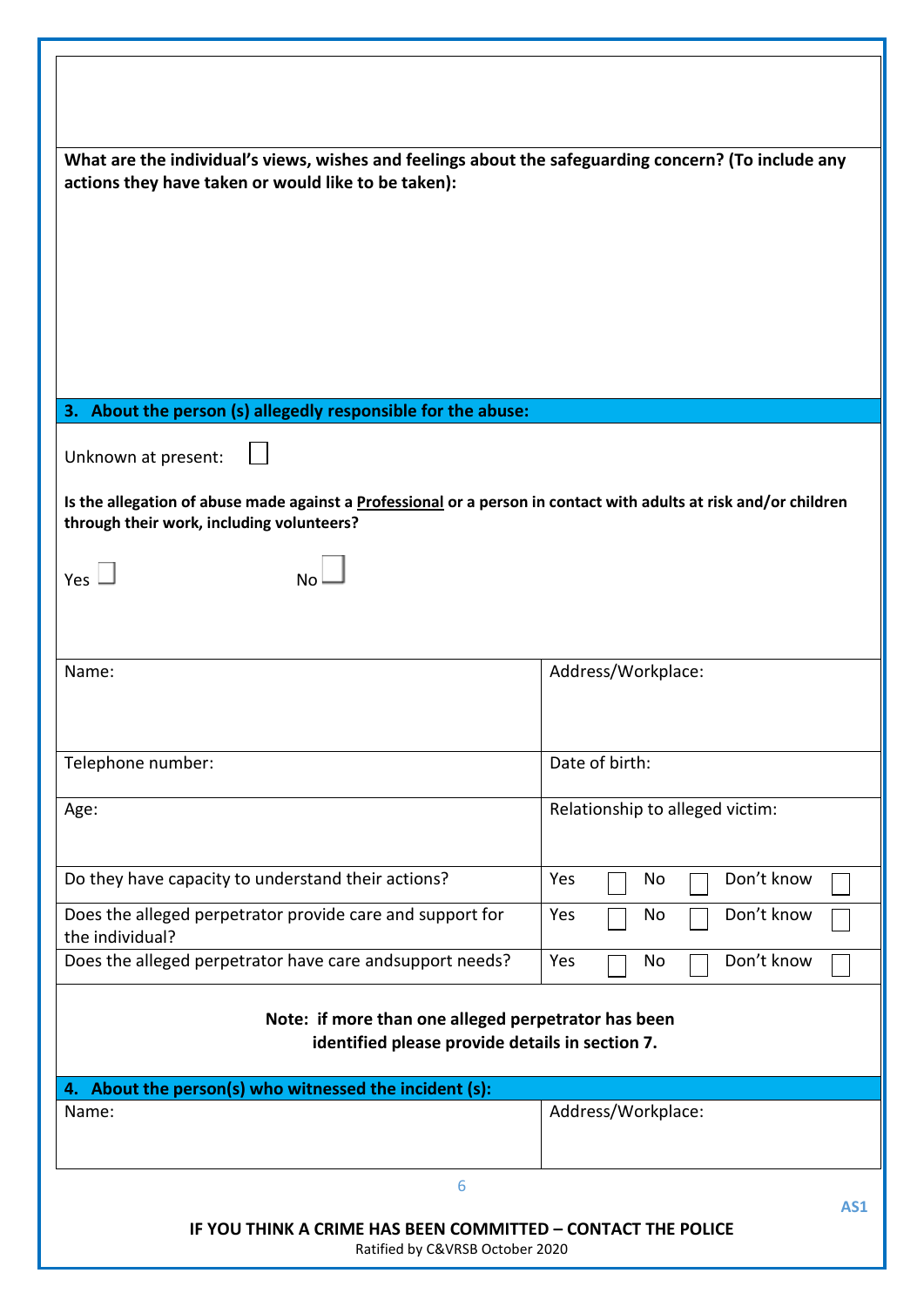| Telephone number:                                                                                                          | Occupation/Relationship to victim (if any): |  |  |
|----------------------------------------------------------------------------------------------------------------------------|---------------------------------------------|--|--|
| Note: if more than one person has witnessed the incident(s) please<br>provide details in section 7.                        |                                             |  |  |
| 5. About the person who first reported the concern:                                                                        |                                             |  |  |
| Name:                                                                                                                      | Adress/Workplace:                           |  |  |
| Telephone number:                                                                                                          | Occupation/Relationship:                    |  |  |
| Date/Time report:                                                                                                          |                                             |  |  |
| Does the referrer wish to remain anonymous?                                                                                | Yes<br>No.                                  |  |  |
| If YES, please state why:                                                                                                  |                                             |  |  |
| Note: Professionals from health and social care are not able to remain anonymous except in<br>extraordinary circumstances. |                                             |  |  |
| 6. This form was completed by:                                                                                             |                                             |  |  |
| Name:                                                                                                                      | Time/Date completed:                        |  |  |
| Agency/Company:                                                                                                            | Designation:                                |  |  |
| Telephone number:                                                                                                          | Email address:                              |  |  |
| Where applicable, person to contact for further information:                                                               |                                             |  |  |
| Name:                                                                                                                      | Designation:                                |  |  |
| Email address:                                                                                                             | Telephone number:                           |  |  |
|                                                                                                                            |                                             |  |  |
| 7. Additonal information:                                                                                                  |                                             |  |  |
|                                                                                                                            |                                             |  |  |
|                                                                                                                            |                                             |  |  |
|                                                                                                                            |                                             |  |  |
| 7                                                                                                                          | <b>AS1</b>                                  |  |  |

Ratified by C&VRSB October 2020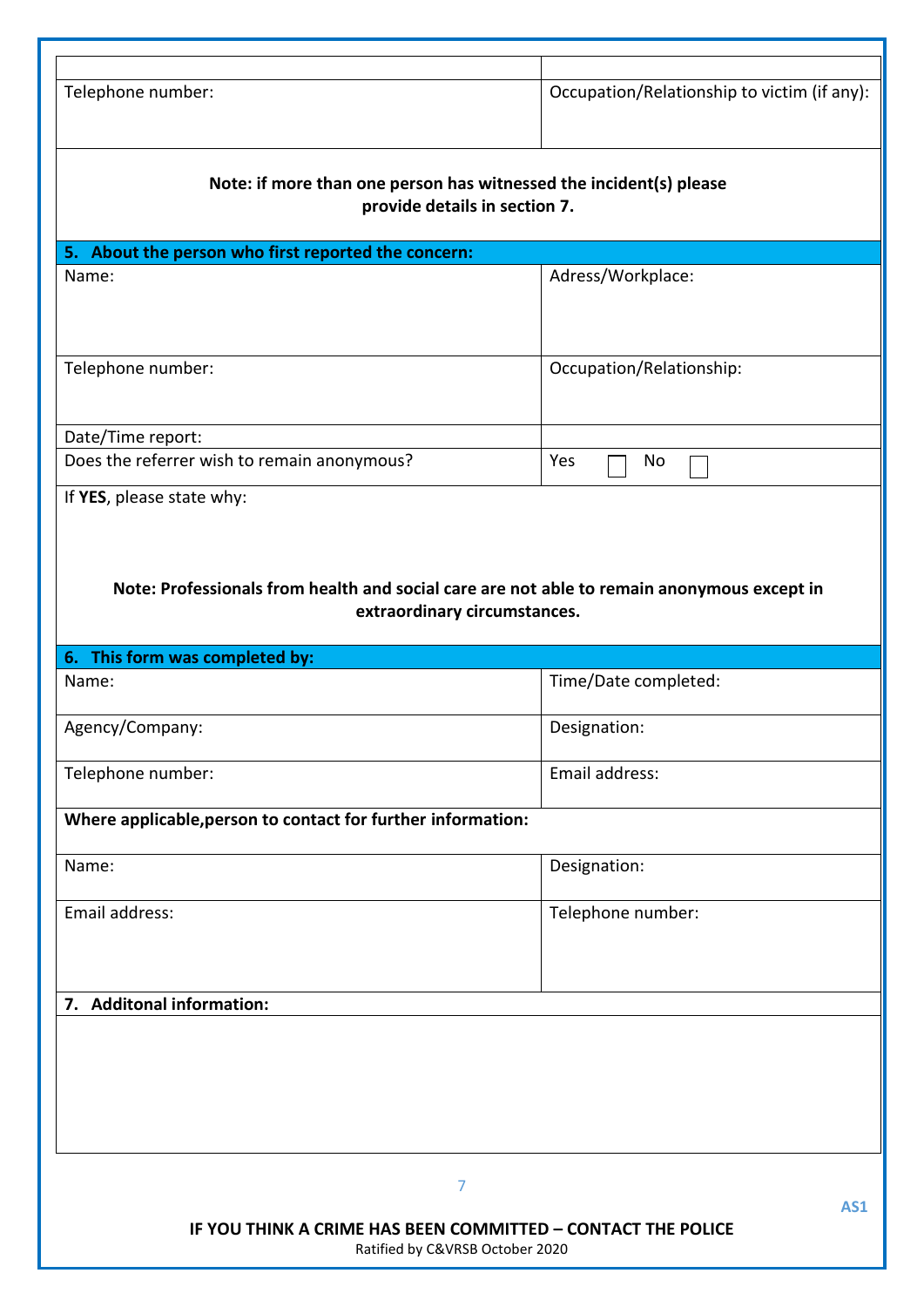**IF YOU THINK A CRIME HAS BEEN COMMITTED – CONTACT THE POLICE** Ratified by C&VRSB October 2020

**AS1**